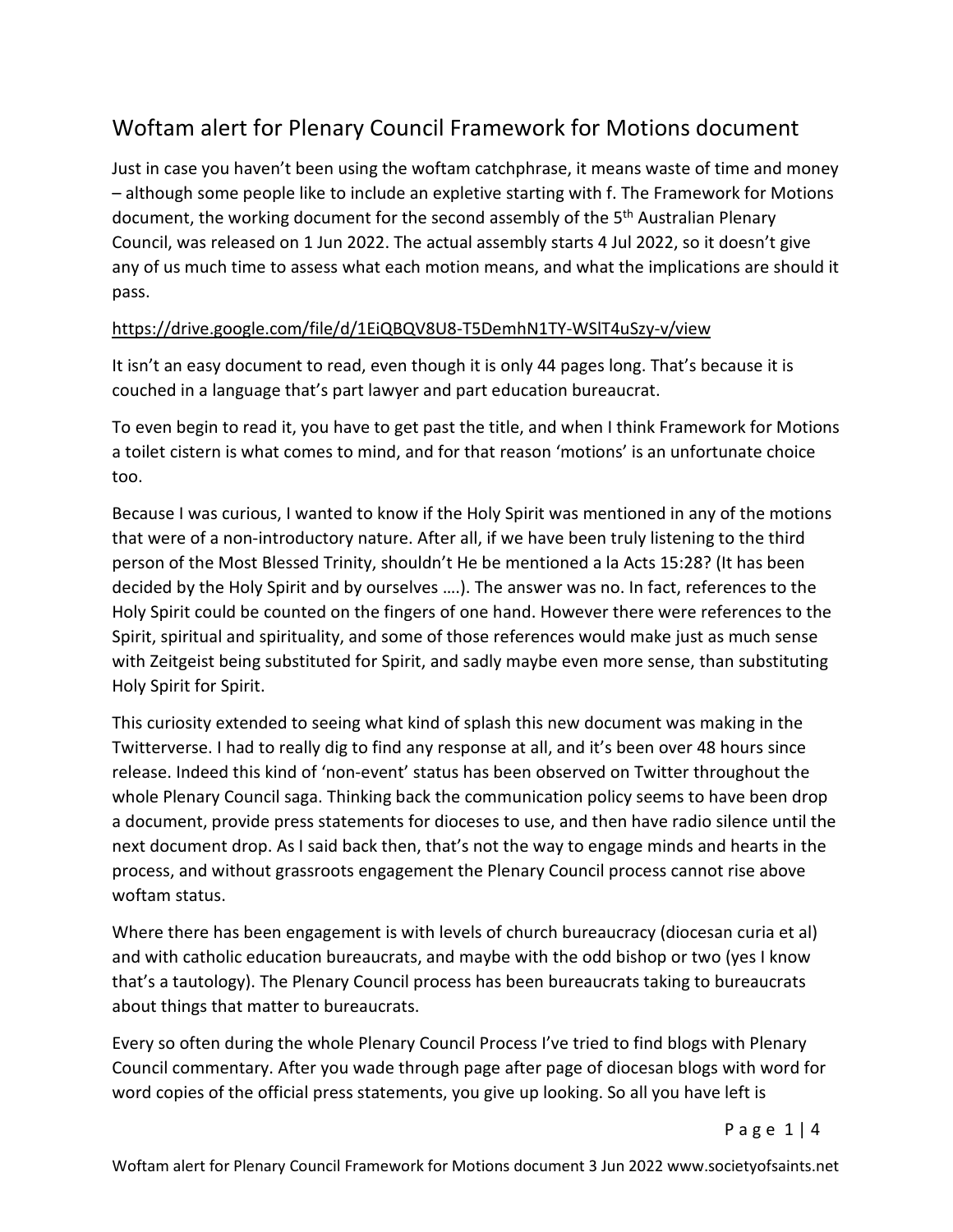commentary from semi-regular journalists in the Catholic Press. Of them, Dr Philippa Martyr has been the most prolific and reliable commentator. The upshot of this is that non-bureaucrats haven't been able to find other non-bureaucrats to compare notes with on Plenary Council matters, unless they are long-suffering family members and similarly long-suffering friends -and those long-suffering ones tend to be people in the stratum between bureaucrat and disinterested laity.

Unless the whole church in Australia is engaged in the Plenary Council process then adoption of any approved motions (amended or otherwise) isn't going to happen. If the outcomes of the Plenary Council process are not 'received', then it has been a colossal woftam. For a Council or a Synod process to be received something more than just engagement is required, people have to be both convinced about the necessity of change AND inspired to work towards it.

Compared with the fruit of the Detroit Archdiocese synod https://www.unleashthegospel.org/the-letter/ and its high levels of inspiration, the Framework for Motions document is lacking in inspiration at all.

Several of the Plenary Council motions have more to do with virtue signaling and public opinion than anything else.

The ongoing problem is that the Church is a movement not a bureaucracy, even though it needs levels of bureaucracy to fulfill its God given charter to draw people to holiness and to send them out to co-operate in establishing God's rule on earth. The Church is a theocracy, it is not, and can never be a democracy, because the only person's opinion that matters is God's.

We are here to please and serve Him, not public opinion, not ourselves and not our own preferences for ways of doing things.

So the only proper lens to view each motion through is, '**Is this what God wants?**' and can we back up any yes with evidence that this is what God wants from scripture, tradition and magisterial teaching? How does each motion assist the universal call to holiness and the universal call to mission?

How do these motions measure up against what I consider are the Big Three of what God wants?

Scripture -His message to us, to help us know, love and serve Him better.

Family -His plan for human life, which has been under extreme attack in our lifetimes. Holy Spirit – how to open up pathways for the charismatic dimension of the Holy Spirit's activity to flow through the Church and bear superabundant fruit.

Scripture is rarely mentioned, except for a push for inclusive language, which is itself based in an ideology and not found in scripture or tradition.

Family and families get mentioned in the introductory parts of motions and are given an oblique and not primary focus.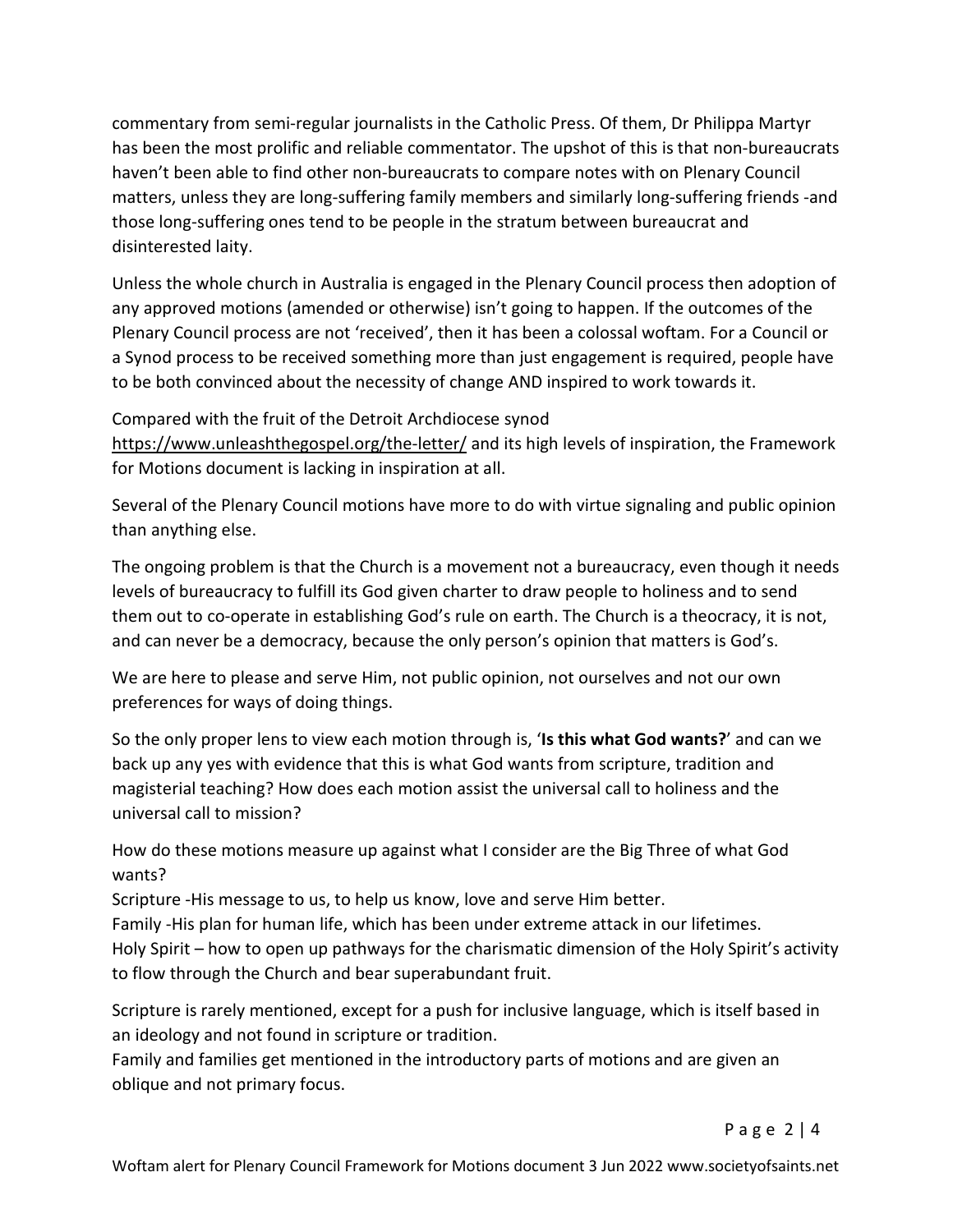The Holy Spirit's charisms are mentioned sometimes in a general way, and usually with the connotation of some people being better at doing certain tasks than others, not in the charismatic way of openness to the 'dynamin' power of Acts 1:8.

There are a minimum of 104 motions for the second assembly to consider in the space of 4 days. Each one deserves far more time for consideration, modification and the development of referendum-like pros and cons than the brief weeks between now and July 4. Does this speed imply an expectation that each motion will get rubber stamped? Many of the introductory motions will need several amendments, and each amendment will need to be voted upon.

Some of the motions will produce 'jobs for the boys', opportunities for expensive studies, investigations and reports by bureaucrats which will keep said bureaucrats in employment and which may – or may not – produce information conducive to helping people respond to the call to holiness and the call to mission.

Some of the motions are so vague that whole sections of the Church in Australia could get on with business as usual, keeping the status quo, and concoct creative reports that speak glowingly about how well they have adopted those motions. The work necessary to concoct such creative reports will help keep the bureaucrats employed too. Ditto for the paperwork necessary to produce the careful investigations required for some motions.

I continue to mourn the lack of realism about Catholic education. According to the motion all we need is a new national forum to talk about all manner of things to do with education – which by implication means the education bureaucrats think everything is as rosy as pie. While the rest of us wonder if the huge amounts of money poured into the Catholic education system are doing anything worthwhile at all - since so incredibly few graduates of Catholic education live recognisably Catholic lives.

Have you been to a school Mass recently? They are a combination of a school concert and a school assembly with a Eucharistic prayer thrown in there somewhere. Youngsters who have seen such diminishment in importance given to the non-school parts of the Mass are unlikely to take those holy parts seriously.

Those who do care about the religious education of their children are voting with their feet and either home-schooling or sending their children to Christian schools where at least they will learn lots of scripture by heart. Image the number of full-time youth ministers and parish sacramental co-ordinators who could be employed if the budgeted funds were directed to that purpose instead of the national forum.

I note the motion for laypeople, especially women, to preach homilies within Mass. Anyone with a microphone kit and a computer these days can preach whatever they want and upload it to YouTube or similar platforms. If you are any good at it, you will get invitations to speak at retreats and similar non-Mass opportunities for preaching. But at Mass we do want the person in persona Christi, who has been the person in persona Christi throughout the rest of the Mass

P a g e 3 | 4